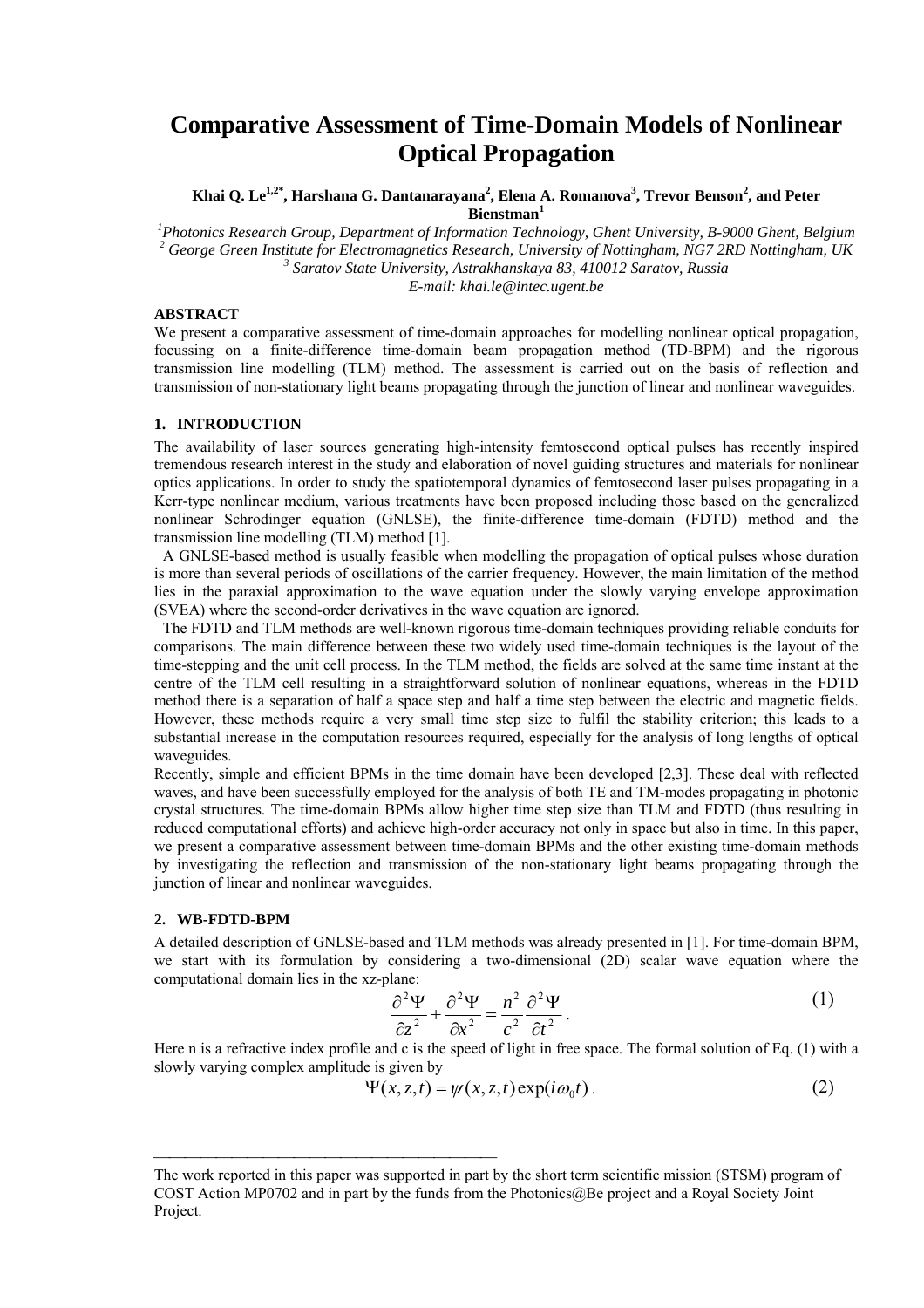We obviously only consider waves propagating forward in time; the method is fully reflective since no approximation is made in the propagation direction. By substituting Eq. (2) into Eq. (1), we obtain

$$
\frac{\partial^2 \psi}{\partial t^2} + 2i\omega_0 \frac{\partial \psi}{\partial t} = P \psi , \qquad (3)
$$

where  $P = \frac{c}{a^2} \left( \frac{U}{2a^2} + \frac{U}{2a^2} \right) + \omega_0^2$ 2 2 2 2  $\frac{2}{2} \left( \frac{\partial^2}{\partial x^2} + \frac{\partial^2}{\partial z^2} \right) + \omega$ ⎠ ⎞  $\overline{\phantom{a}}$ ⎝  $\big($ ∂  $+\frac{\partial}{\partial}$  $P = \frac{c^2}{n^2} \left( \frac{\partial^2}{\partial x^2} + \frac{\partial^2}{\partial z^2} \right) + \omega_0^2$  and  $\omega_0$  is the centre angular frequency. From this equation, its wide-

band solution can be obtained by various approximate approaches. Among those, Padé approximant operators have become one of the most commonly used techniques. Recently, we have demonstrated that the use of the modified Padé approximant operators can offer the advantage of using larger propagation steps than the conventional Padé operators for the same accuracy, with an associated reduction in computational efforts. For more details on this approach, we refer to [4]. Here the TD-BPM employed is based on a Padé(1,1) approximant operator.

For propagation in a material having instantaneous Kerr nonlinearity, the refractive index can be expressed as

$$
n = n(x, z, t; |\psi|^2). \tag{4}
$$

Since it depends on the intensity of the field, an iterative algorithm is included for efficiently evaluating the nonlinear refractive index. The solution at the forward step is recalculated with the modified nonlinear refractive index, and the scheme is continued until the solution at the forward step converges.

### **3. Results and discussion**

In this section, we perform a comparative assessment of the time-domain methods mentioned above by the simulation of the excitation of a nonlinear planar waveguide by its linear mode. The structure examined is shown in Fig. 1 where the linear and nonlinear waveguides of the junction have the same core thickness *d* and linear refractive index profile. The problem is reduced to the consideration of a TE-polarized non-stationary light beam and instantaneous Kerr nonlinearity. The initial spatiotemporal distribution in the linear waveguide is taken as a Gaussian pulse in time and a linear fundamental mode in the transverse plane at wavelength  $\lambda_0 = 1.53$  μm.



*Figure 1. Junction of linear and nonlinear planar waveguides.* 

As a reference parameter for the nonlinear propagation, we use  $n_K I_0$ , where  $I_0$  is the peak intensity of the input pulse and  $n<sub>K</sub>$  is Kerr nonlinear coefficient. This parameter is dimensionless and combines both nonlinear material properties and the highest beam intensity. It determines the maximum value of the nonlinear part of the real refractive index induced by the high-intensity light beam in the nonlinear material with Kerr nonlinearity.

In the comparative assessment, we only consider short propagation distances in the nonlinear waveguide and material dispersion effects are ignored. The non-stationary light beam propagating is simulated by employing a uniform transverse computational grid over the space  $(-X_2:X_2)$  so that the spatial distribution of the electric field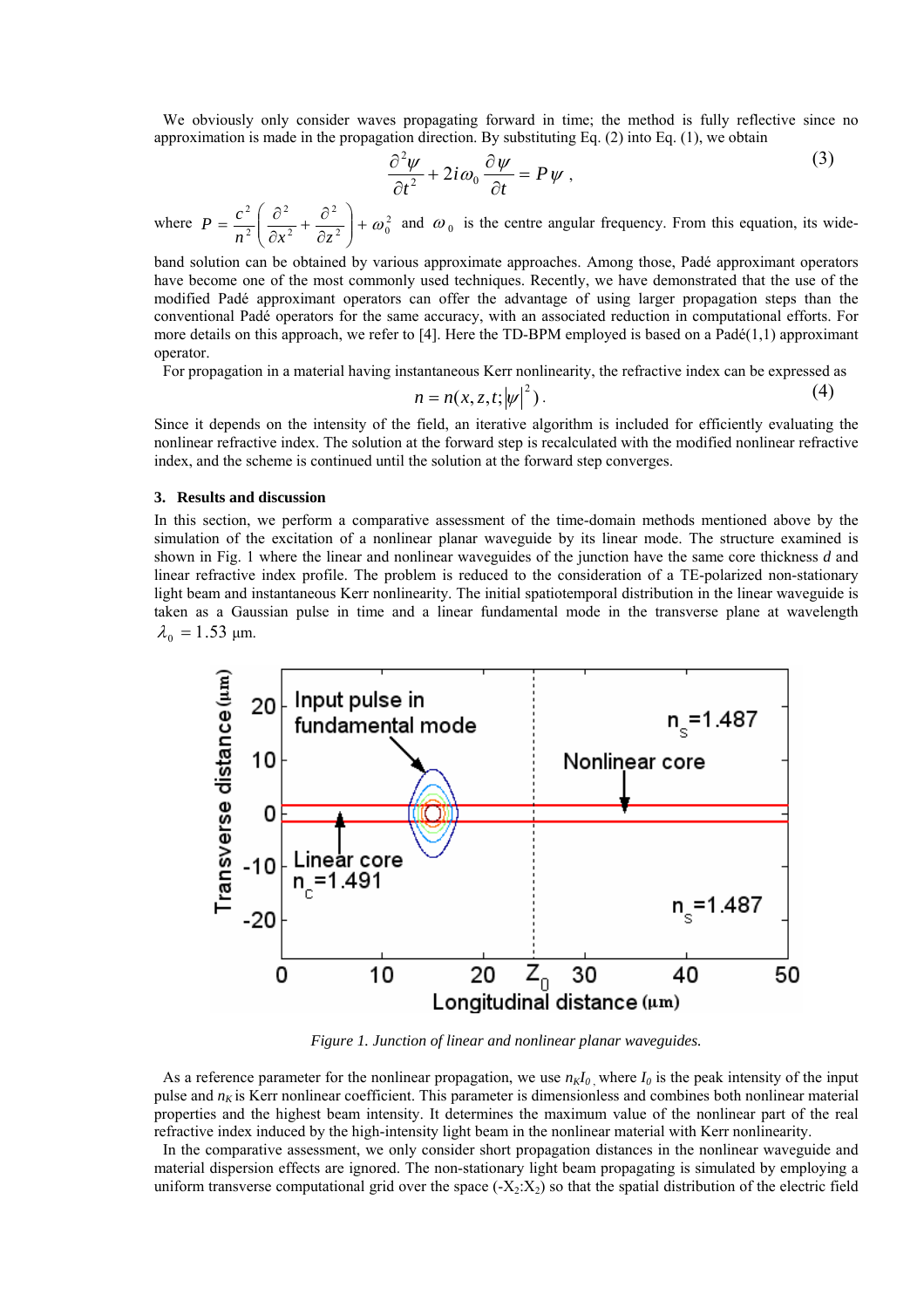at a given moment is calculated. As an output parameter the normalized energy of the pulse propagating in the nonlinear waveguide is evaluated as:

$$
R_n(t), T_n(t) = \frac{\int_{z_1 - X_n}^{z_2} dz dx |\psi(x, z, t)|^2}{\int_{0 - X_2}^{0} dz dx |\psi(x, z, 0)|^2}; n=1,2
$$
\n(5)

where for reflection  $(R_n)$   $Z_1=0$  and  $Z_2=Z_0$  and for transmission  $(T_n)$   $Z_1=Z_0$  and  $Z_2=\infty$ . The transverse integration is taken over the waveguide core  $(x<|X_1|)$ , or the full range  $(x<|X_2|)$  within the moving computational frame.

In this work, results are calculated for two pulse durations (18 and 36 fs) and are shown in Figs. 2 and 3. The pulse is launched in the linear waveguide at time  $t=0$ , and centred 10  $\mu$ m away from the linear and nonlinear boundary. The reflected and transmitted energies are evaluated when the transmitted pulse just resides fully in the nonlinear waveguide.

From the numerical simulations (results not presented here), we observed that low intensity pulses propagate in the cladding at different angles to the waveguide axis in the backward and forward directions. Some part of the reflected radiation is confined in the linear waveguide and propagates in the backward direction in the core, the pulse duration being less than that of the initial pulse. The reflection coefficient calculated (the total normalized energy reflected by the junction  $R_2$ ) increases with  $n_K I_0$  and does not depend on pulse duration within each method as seen in Fig. 2a. The set of results calculated by WB-FDTD-BPM and TLM show a slight difference because of the low order Padé(1,1) approximant operator of the TD-BPM. The agreement between results could be improved by using higher order Padé approximant operators [2]. The distribution of the reflected radiation in the core depends on both  $n_K I_0$  and the pulse duration, as shown in Fig. 2b. The slight dependency in this reflection coefficient on pulse duration is due to the fact that with an increase in pulse duration a greater part of the initial pulse energy is scattered into the cladding.



*Figure 2. (a) Total reflected energy*  $R_2(t)$  *and (b) reflected energy in the core*  $R_1(t)$ *. Pulse durations 18 fs (solid lines) and 36 fs (dashed lines).*